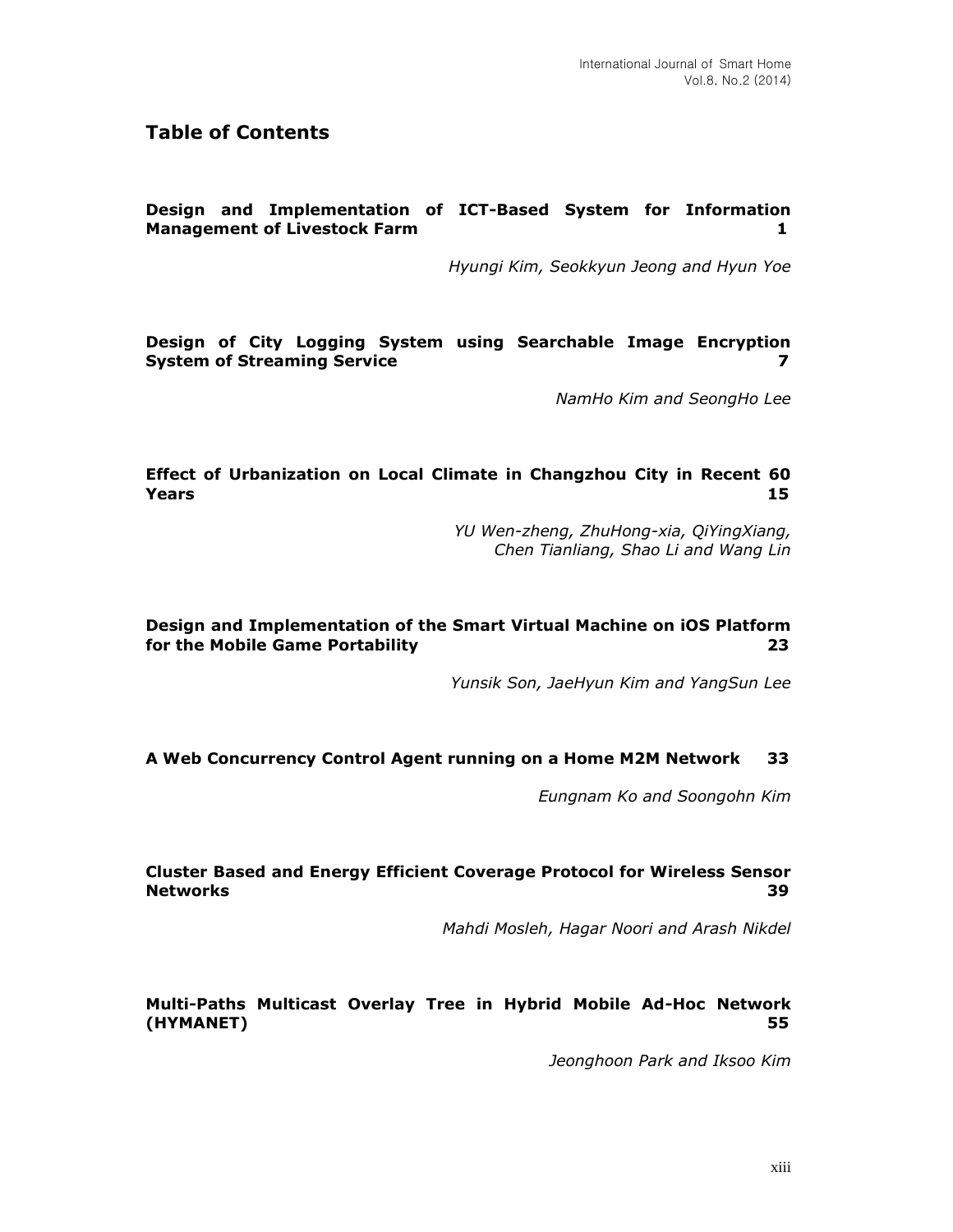#### **An Improved MAC Protocol for WBAN Through Modified Frame Structure 65**

*Jun Sung Choi and Jeong Gon Kim*

## **Proposal for Improving Connectivity and adding Authentication and Security to KNXNet/IP Protocol 77**

*J. A. Nazabal, F. Falcone, C. Fernández-Valdivielso and I. R. Matías*

#### **Design and Implementation of the Intelligent Music Recommender System on the Mobile Phone 91**

*Ki-Young Lee, Jeong-Jin Kang, Aleum Kim, Myung-Jae Lim, Yong-Soon Im, Sung-Jai Choi and Jong-Jin Park*

## **Activity centered Design of Smart Phone User Interface: Learning App Execution Patterns with Neural Network Model 101**

*Doo Heon Song, Am-Suk Oh and Young Woon Woo*

## **A ZigBee-based Building Energy and Environment Monitoring System Integrated with Campus GIS 107**

*Kun Qian, Xudong Ma, Changhai Peng, Qing Ju and Mengyuan Xu*

#### **Analysis of Common Security Factor on Energy Industry 115**

*Sanghyun Park, Sangkyo Oh and Kyungho Lee*

## **Use of Artificial Neural Network for the Prediction of Ammonia Emission Concentration of Granulated Blast Furnace Slag Mortar 123**

*Hongseok Jang, Malrey Lee and Seungyoung So*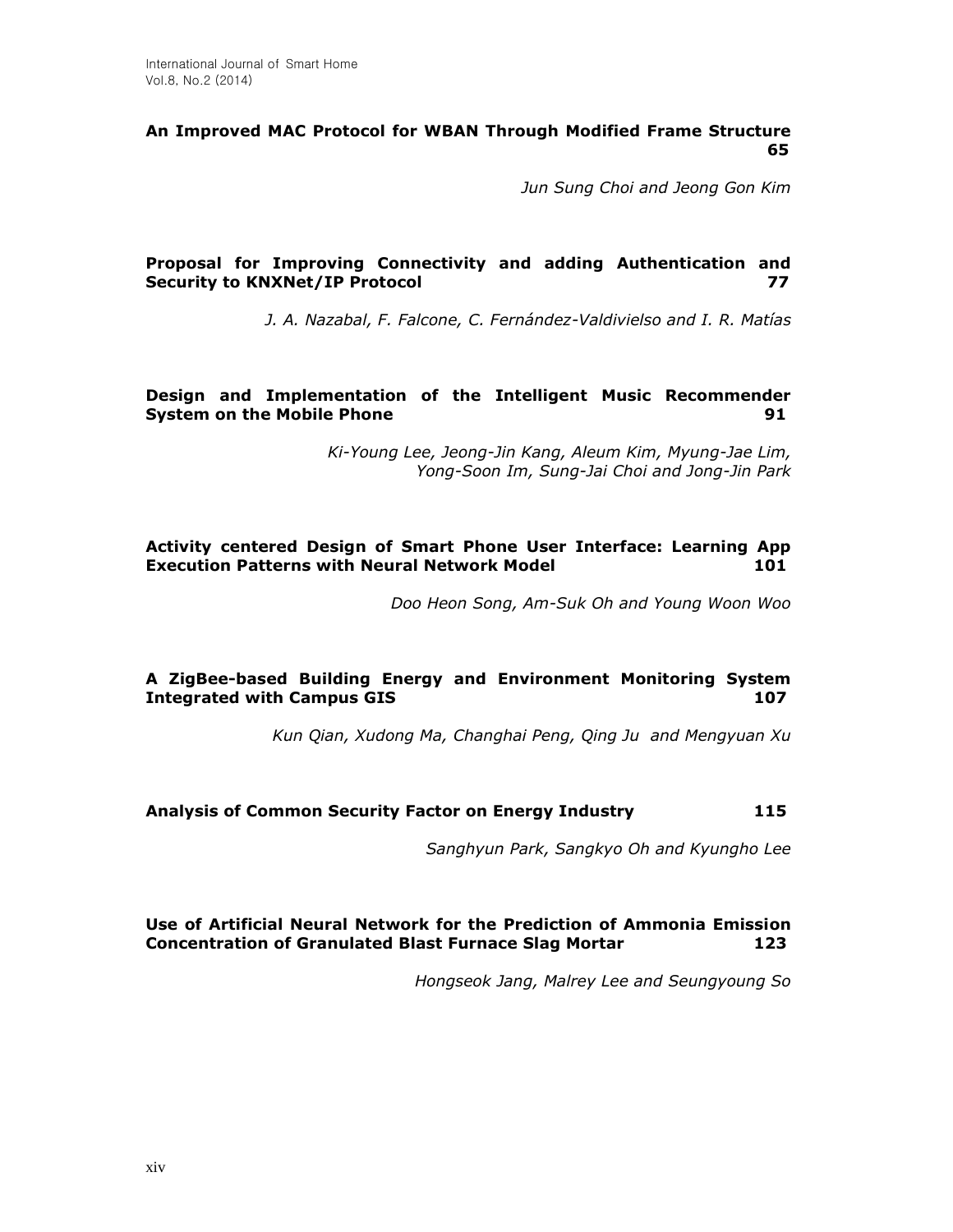## **Introducing Virtuality to Enhance Game-related Physical Artifacts 137**

*Mizuki Sakamoto, Todorka Alexandrova, Tatsuo Nakajima*

#### **The Acquisition of the Thematic Roles of the English Verb Open by College Students 153**

*Namkil Kang and Hisashi Morita*

#### **Analysis of Acoustic Properties of the Forest in Winter and Spring 169**

*Doo-Heon Kyon, Jeong-Hee Lee, Ji-Seon Han and Myung-Jin Bae*

#### **Simulating House Cooling Methods to Decrease Energy Consumption by Creating Awareness and Attitude Change 177**

*Clinton Arendt, Trina Myers and Jarrod Trevathan*

## **The Research on Price Prediction of Second-hand houses based on KNN and Stimulated Annealing Algorithm 191**

*Weikun Zhao, Cao Sun and Ji Wang*

#### **An Improved Ant Colony Optimization for the Multi-Robot Path Planning with Timeliness 201**

*Shuai Zhou, GuangmingXiong, Yong Li and Xiaoyun Li*

#### **Development and Analysis of Milling Model Coupled Thermal-Mechanical 211**

*Xiulin Sui, Xinyang Liu and Di Wang*